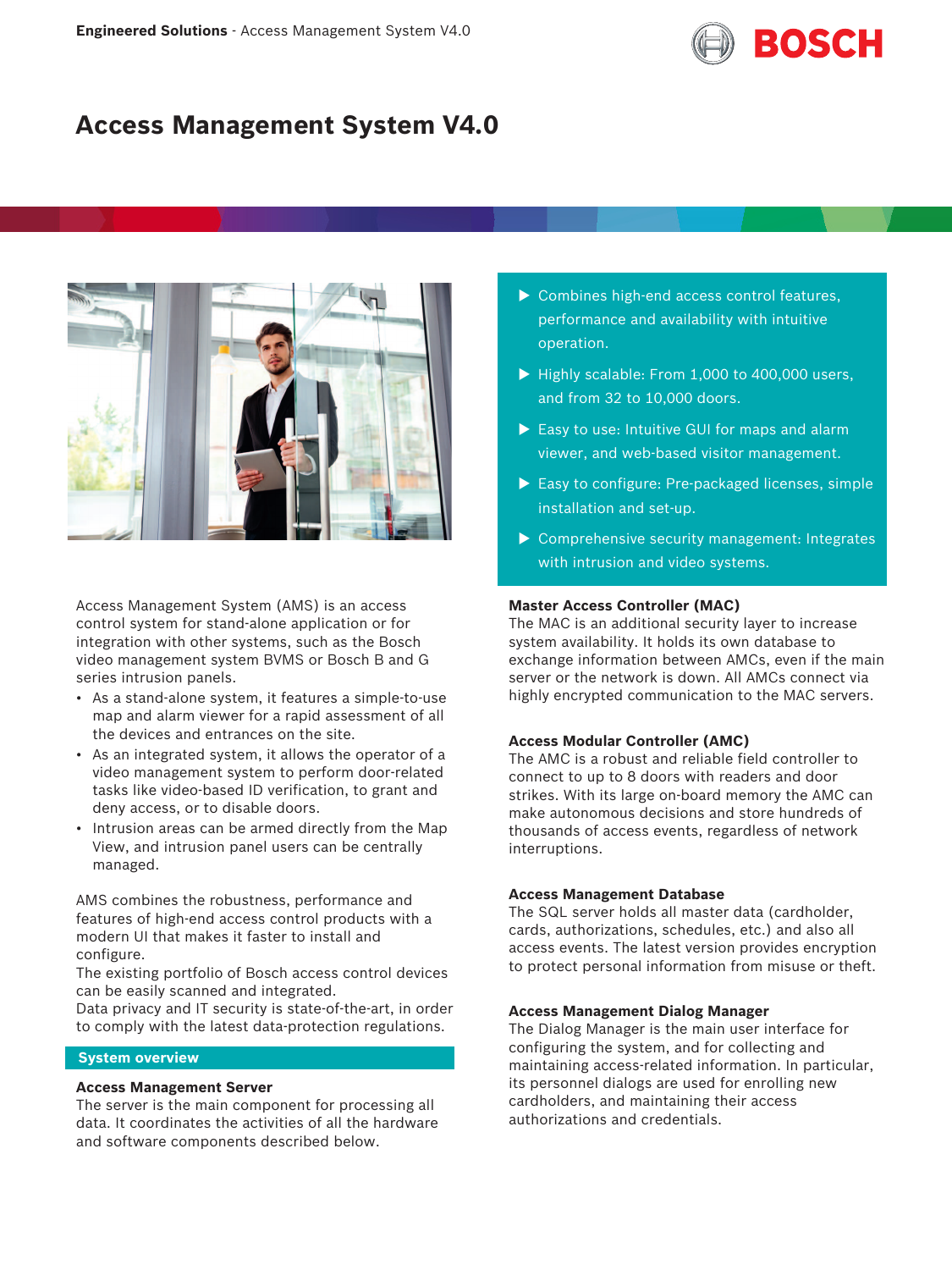#### **Access Management Map View**

The Map View is a simple-to-use application both to visualize the overall security situation of the premises, and zoom into close detail. It displays access violations, tampering and malfunction alarms, and allows the sending of commands directly from the maps themselves.

### **Badge designer**

Card personalization is included in the product, providing you with the means to design your badges, to perform image acquisition with USB cameras and to use most commercially available card printers.

# **Visitor Management**

**Receptionist view**: a browser-based user interface where receptionists can efficiently register and monitor visitors and visits.

**Host view**: a browser-based user interface where employees can pre-register their visits.

**Visitor view**: a browser-based user interface in **kiosk mode**, where visitors can maintain their own stored profiles, scan their ID papers and digitally sign required documents, so substantially reducing waiting times and crowding at reception.

### **Access Management BVMS Interface**

The seamless integration with BVMS (version 10.1 or higher) allows the video verification of cardholder identities from the BVMS operator client: a person requesting access with a valid card can be manually verified through camera live stream and the cardholder's photo from the database. Camera events can trigger door actions. Door events can trigger camera actions.

#### **Access Management Intrusion Interface**

Management of up to 50 B and G Series intrusion panels, and up to 500 panels for user management. Shows area states (e.g. armed, ready to arm), detector states and intrusion events on Map View. Allows the sending of commands (e.g. arm, disarm) to panels.

# **Access Management SDK**

This SDK facilitates the integration of 3rd party systems with AMS, for instance an Identity Management or Visitor Management system. A particular advantage is its ability to re-use 3rd party integrations initially written for BIS Access Engine.

#### **Integration of key cabinets**

Integration of **Deister** and **Kemas** key cabinets for securing physical keys and monitoring their usage. Available in certain countries only.

# **Integration of wireless online locks**

Integration of **SimonsVoss SmartIntego** wireless online locks (lock cylinders, door handles and padlocks) for doors, which require medium-level security, such as offices and classrooms. Available in certain countries only.

# **Integration of remote offline locks**

Integration of **Uhlmann&Zacher (OSS-SO)** or **Normbau (Pegasys)** offline locks for remote doors, which connection via cabling is not possible due to distance, construction conditions or cost. Available in certain countries only.

# **Access Importer/Exporter**

This tool facilitates data import and export from external systems for 1-time data migration, such as from Access PE systems, or regular data transfer from Active Directory via the LDAP protocol.

#### **Topology diagrams**

The following diagrams illustrate AMS configurations with integrated intruder-detection panels and with BVMS.



#### **Intruder-detection topology**

- (1) AMS server
- (2) Client workstation for enrollment
- (3) Client workstation for access control, visitor management, alarm management and the centralized arming/disarming of intrusion areas
- (4) Optional MAC servers (one MAC license is always included, on the AMS server)
- (5) AMCs for parking lot and door control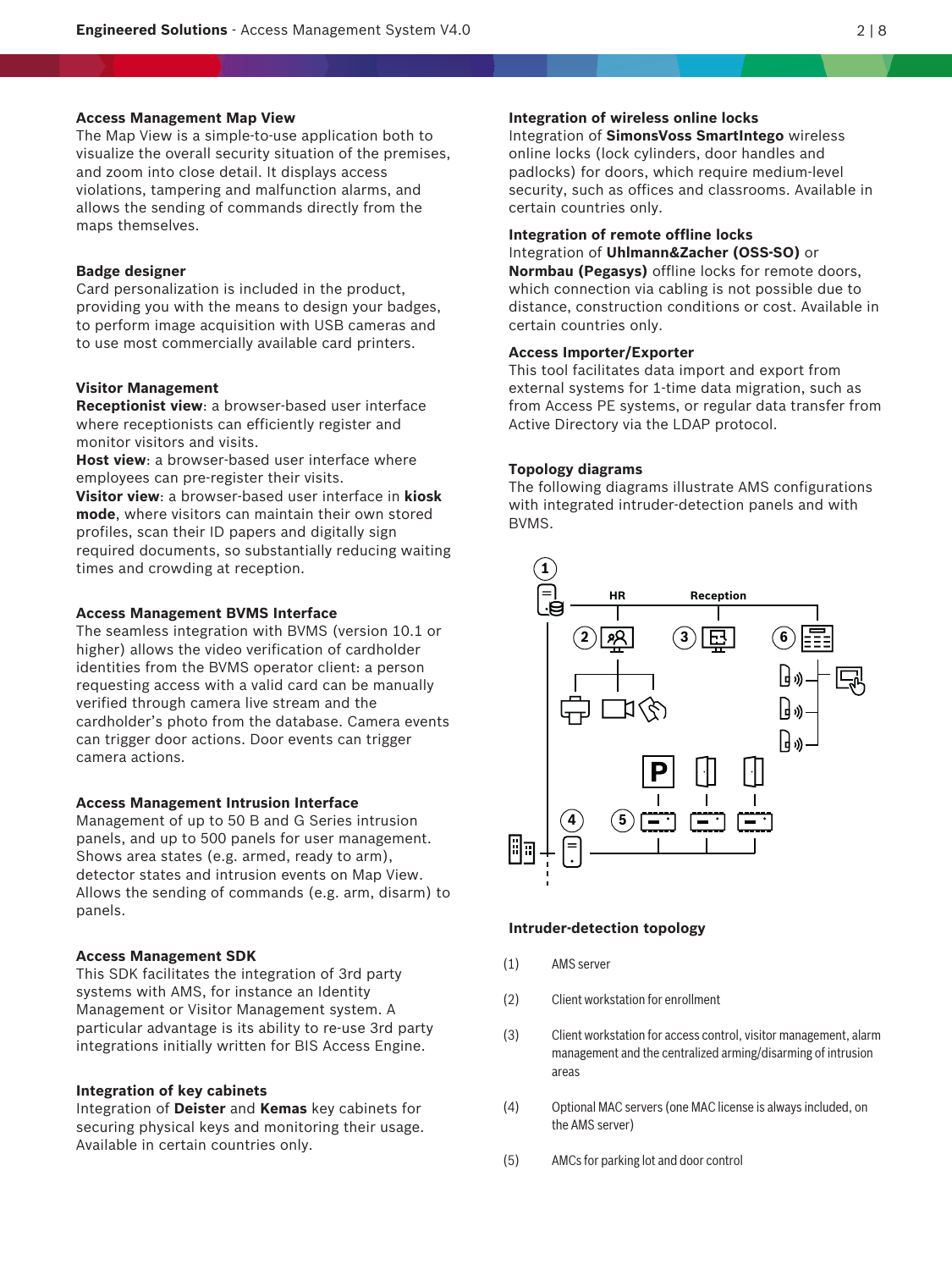# (6) Intrusion panel with detectors and touch-screen keypad



# **BVMS Integration**

- (1) AMS server
- (2) BVMS management server or DIVAR IP all-in-one
- (3) BVMS Client workstation for access and video management
- (4) Optional MAC servers (one MAC license is always included, on the AMS server)
- (5) AMCs
- (6) Entrances with cameras

# **Functions**

- Registration of new cardholders:
	- Use fully customizable enrollment dialogs to streamline the process of cardholder enrollment.
	- Capture both conventional and biometric characteristics, including photos and signatures.
	- Design and produce physical credentials.
	- Take advantage of dialogs for the mass import of stored personnel data.
- Assigning of access authorizations:
	- Collect access authorizations into reusable profiles, and assign these to predefined or customized personnel types.
- Door functions:
	- Use a comprehensive set of template door models, including elevators and parking lots, to accelerate the configuration phase of your project.
	- Office mode: unlock doors for free access during office or shop hours.
	- Combat theft and security threats by random screening of cardholders.
	- Verify cardholder identity with biometric checks at entrances, and with additional video-based ID verification powered by BVMS.
- Disarm an intrusion area and grant access with a single card swipe.
- Use the SimonsVoss SmartIntego technology to enhance your system with card-programmable remote online doors, as commonly used in hotels, healthcare, offices and educational establishments.
- Reporting:
	- Take advantage of a large number of predefined template reports.
- Visitor Management
	- Pre-register appointments in the system, to shorten processing time.
	- Allow visitors to create their own profiles in kiosk mode, to avoid queues at reception.
	- Use a dashboard to monitor the day's expected visits, how many visitors are on the premises, which credentials are in use, and which credentials still need to be collected.
	- Set expiration dates on visitor profiles and their attachments to comply with national data privacy regulations, such as European GDPR.

# **Welcome**

# Please enter your visitor ID.

| <b>Visitor Management</b>                          | Visitor Management > Alexandra Torp<br>$\times$ |                                                  |                         |                  |                                       |                              |                                       |                           |                                |               |
|----------------------------------------------------|-------------------------------------------------|--------------------------------------------------|-------------------------|------------------|---------------------------------------|------------------------------|---------------------------------------|---------------------------|--------------------------------|---------------|
| Dashboard<br>$\hat{a}$                             |                                                 |                                                  |                         |                  | General information<br>tria.<br>Miss  | $\checkmark$                 | <b>Sender</b><br>Female<br>×.         | Vehr in<br><b>MZM36LR</b> | <b>Documents</b><br>Signed NDA |               |
| $\mathcal{R}$<br>Alexandra Torp                    | $\widehat{\phantom{a}}$                         |                                                  |                         |                  | Senate<br>Torp                        |                              | First runs<br>Alexandra               |                           | C Select document              |               |
|                                                    |                                                 |                                                  |                         |                  | Additional names                      |                              | Congury<br>Bogan Group                |                           | Signed terms of use            |               |
| n<br>Personal data                                 |                                                 |                                                  |                         |                  | <b>Oute of birth</b><br>13/03/1993    | m                            | License plate nutriber                |                           | Select document                |               |
| (9)<br>Visits                                      |                                                 |                                                  |                         |                  | Street and number                     |                              |                                       |                           | Other documents                |               |
|                                                    |                                                 | Identity document                                |                         |                  | 59345 Jaycee Dale<br>29 code<br>44314 |                              | ov.<br>East Torey                     |                           | C Select document              |               |
| Dayhboard                                          |                                                 | Passport<br><b>Document number</b><br>2484470599 |                         |                  |                                       |                              | <b>BOSCH</b><br>$IN$ $\vee$           |                           |                                |               |
| Visitor Management<br>Visitors expected today: 10% |                                                 |                                                  | Visitors checked in: 1% |                  |                                       | Visitors still to            | Filter                                |                           |                                |               |
| 10/99 available                                    |                                                 |                                                  | $1/100$ max.            |                  |                                       | $\Omega$                     | Shelve                                | $\hat{\phantom{a}}$       | To check out                   |               |
| 60 entries<br>$\alpha$<br>Search                   | (b) Latest                                      | $\nabla$ Filter                                  | C Reset                 | E2 Deassign card |                                       | <sup>2</sup> Legal documents | Expected                              |                           | <b>IT</b> Visitors expected    |               |
| Status<br>Visitor ID<br>Marry                      | Host                                            | Exp. arrival                                     | Exp. departure          | Checked in       | Checked out                           | Card numbers                 | Approved                              |                           | Exp. departure                 | $\times$<br>a |
| Ø.<br>M2M36LR<br>Alexandra Jorp                    | Carmelia Beahan                                 | 27/03/2021 08:22                                 | 01/04/2021 08:22        | 17/03/2021 11:69 |                                       | 000000000002                 | Card assigned<br>The visitor has left |                           | Checked out                    | a             |
|                                                    |                                                 |                                                  |                         |                  |                                       |                              | Card operate<br>Declined              |                           | Blackfisted                    | $\checkmark$  |

- Guard Tours and patrols:
	- Define up to 200 guard tours, and monitor up to 8 patrols simultaneously.
- Monitor car parks and muster points:
	- Display customizable summaries of employees and vehicles on site.
	- Monitor the number of available parking spaces.
- Divisions:
	- Provide unified access control for a facility that is shared by any number of independent parties.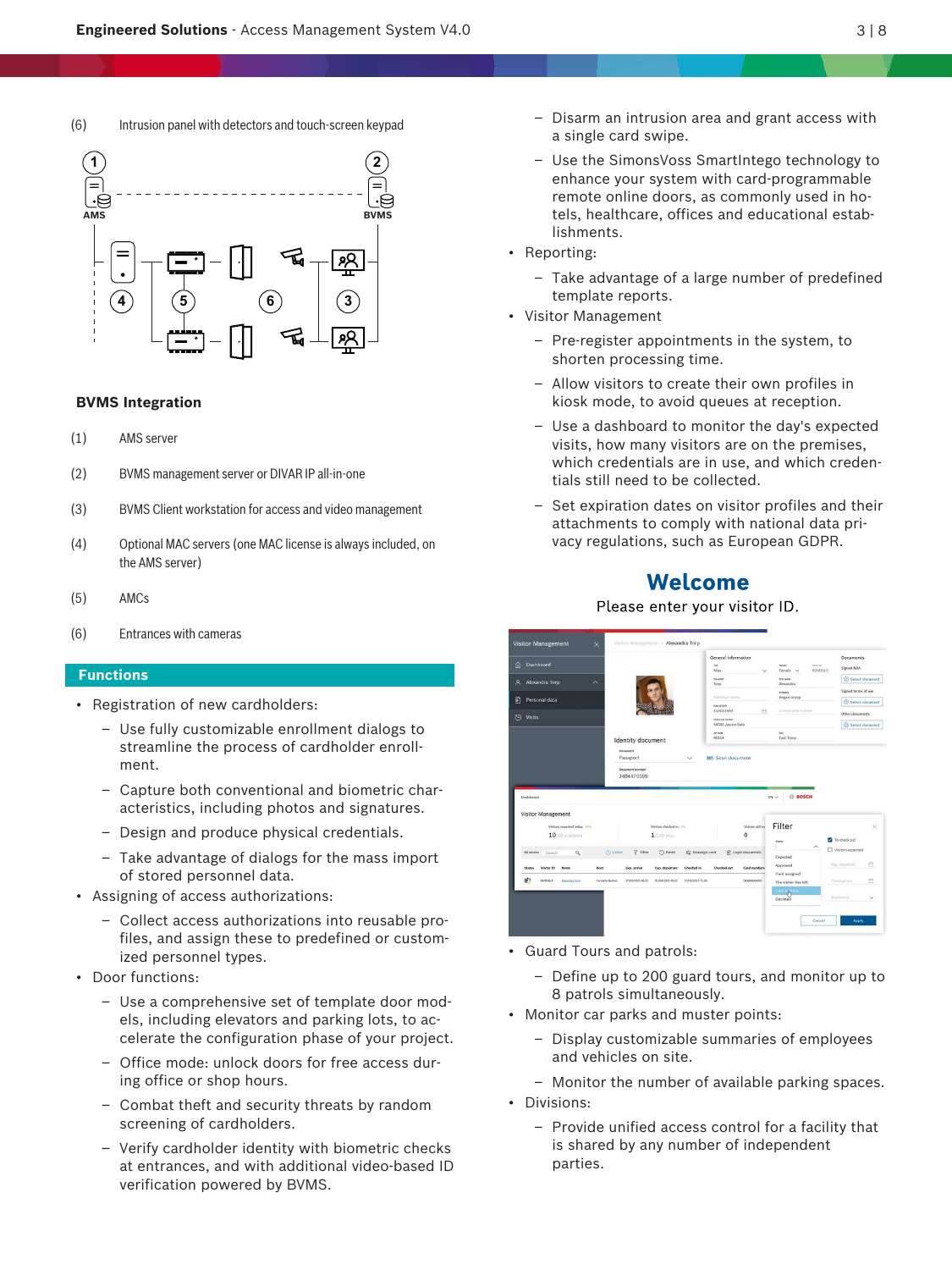- Individual operators can be restricted to manage only the persons, devices and entrances of those divisions assigned to them.
- Alarm Monitor, Command & Control:
	- The Map View supports up to 100 maps, which can be nested to provide both overviews and close detail.
	- Use the Map View to keep control of large numbers of entrances simultaneously.
	- Use the Map View to monitor incoming alarms and alerts in real time. AMS does not buffer intrusion alarms that occur while the network or the system itself is down.



- BVMS and DIVAR IP Integration:
	- Video verification at entrances.
	- Camera actions (e.g. start recording, pan/tilt/ zoom) triggered by access events (e.g. unauthorized door opening).
	- Door events (e.g. unlock/lock door) triggered by camera events (e.g. Intelligent Video Analytics).
	- Requires version 10.1 or higher.
- Milestone XProtect Integration:
	- Use AMS to support XProtect with access events and alarms for further processing on XProtect client.
- Intrusion Integration:
	- Supports up to 500 Bosch B Series (Bx512) and G Series (Bx512G) control panels for central user management and 50 for command & control.
	- A full contingent of panels provides up to 12,800 intrusion detectors.
- Mobile Device Integration:
	- Supports HID Mobile Access (on MIFARE CSN via NFC and Wiegand) and STid Mobile ID (on MIFARE CSN via Wiegand and OSDP, NFC and BLE).

# **Installation/configuration notes**

systems.

Installations on other operating systems may succeed, but are entirely without warranty.

Minimum hardware requirements

The following tables illustrate hardware and software requirements for running AMS.

#### **Server**

- Supported operating • Windows Server 2016, Windows Server 2019 (64 bit, Standard, Datacenter)
	- Windows 10 Version 1809 LTSC, Windows 10 Professional and Enterprise, Version 21H1
	- **Ensure that the latest software updates are installed.**
	- **Note:** The default database delivered with this system is SQL Server 2019 Express edition with advanced services
	- Intel i7 processor generation 8
		- 16 GB RAM (32 GB recommended)
	- 250 GB of free hard disk space
	- Hard disk transfer rate 300 MB/s with < 10 ms average response time (SSD recommended)
	- Graphics adapter with
		- $-256$  MB RAM
		- A resolution of 1280x1024 (Use the graphic resolution recommended for the client if you wish to run the Map View client on the AMS server).
		- At least 32 k colors
	- 1 Gbit/s Ethernet card
	- A free USB port or network share for installation files

# **Client, including the Map View client**

Supported operating systems. Installations on other

operating systems may succeed, but are entirely without warranty.

- Windows 10 Version 1809 LTSC, Windows 10 Professional and Enterprise, Version 21H1
- **Ensure that the latest software updates are installed.**
- Minimum hardware requirements
- Intel i5 or higher
- 8 GB RAM (16 GB recommended)
- 25 GB of free hard disk space
- Graphics adapter
	- 256 MB RAM
		- To use the AMS Dialog manager, a resolution of 1280x1024 is sufficient.
	- For AMS Map view, a resolution of 1920x1080 (Full HD) is required.
	- At least 32 k colors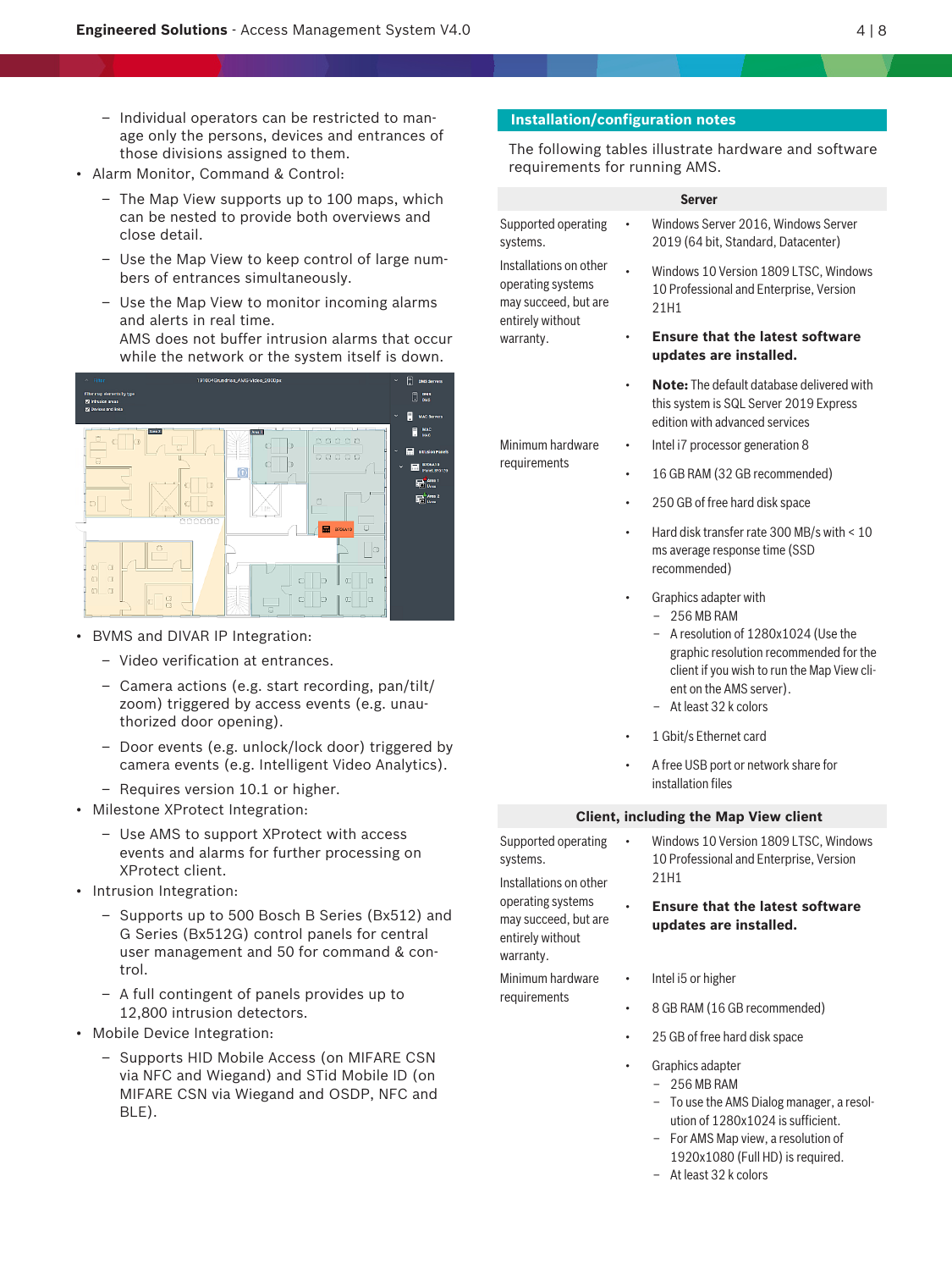# **Client, including the Map View client**

- DirectX<sup>®</sup> 11
- 1 Gbit/s Ethernet card
- A free USB port or network share for installation files

# **Visitor Management and OSO Configurator clients**

|                                  | Supported browsers. Google Chrome, Mozilla Firefox, Microsoft Edge<br>(Chromium based) |
|----------------------------------|----------------------------------------------------------------------------------------|
| Minimum                          | Full HD 1920x1080                                                                      |
| recommended screen<br>resolution |                                                                                        |

| <b>Web Browser</b> | <b>Version</b> |
|--------------------|----------------|
| Google Chrome      | 90 or higher   |
| Microsoft Edge     | 90 or higher   |
| Mozilla Firefox    | 88 or higher   |

# **MAC server**

| Supported operating<br>systems.                                                         | $\bullet$ | Windows Server 2016, Windows Server<br>2019 (64 bit, Standard, Datacenter)               |
|-----------------------------------------------------------------------------------------|-----------|------------------------------------------------------------------------------------------|
| Installations on other<br>operating systems<br>may succeed, but are<br>entirely without |           | Windows 10 Version 1809 LTSC, Windows<br>10 Professional and Enterprise, Version<br>21H1 |
| warranty.                                                                               |           | <b>Ensure that the latest software</b><br>updates are installed.                         |
| Minimum hardware<br>requirements                                                        | $\bullet$ | Intel i5 or higher                                                                       |
|                                                                                         |           | 8 GB RAM (16 GB recommended)                                                             |
|                                                                                         |           | 60 GB of free hard disk space                                                            |

- Graphics adapter with
	- 256 MB RAM
	- A resolution of 1280x1024
	- At least 32 k colors
- 1 Gbit/s Ethernet card

The complexity of security systems has increased significantly over the last few years. At the same time, you are relying on your system to mitigate security risks. With Bosch Software Assurance, you can always approach us for help, to ensure your system keeps pace with changes.

You can find the terms and conditions of Bosch Software Assurance on the Bosch Building Technologies website: [https://](https://www.boschsecurity.com/xc/en/solutions/management-software/bosch-software-assurance/) [www.boschsecurity.com/xc/en/solutions/](https://www.boschsecurity.com/xc/en/solutions/management-software/bosch-software-assurance/)

[management-software/bosch-software-assurance/](https://www.boschsecurity.com/xc/en/solutions/management-software/bosch-software-assurance/)

# **Technical specifications**

The following tables specify the dimensions of an AMS access control system from two aspects:

- As per the respective license bundle: **LITE**, **PLUS** or **PRO**.
- As a maximum, if the necessary licenses are purchased.

# **License bundle LITE**

| <b>LITE</b>                               | <b>Licensed</b><br>number                                                                                           | <b>Maximum</b><br>number                                                             |
|-------------------------------------------|---------------------------------------------------------------------------------------------------------------------|--------------------------------------------------------------------------------------|
| Number of doors (with 1 or 2<br>readers): | 16                                                                                                                  | 144                                                                                  |
| Number of cards:                          | 1,000                                                                                                               | 200,000                                                                              |
| Number of divisions:                      | $\mathbf{1}$                                                                                                        | 200                                                                                  |
| Number of clients configurable:           | $\mathbf{1}$                                                                                                        | $\overline{2}$                                                                       |
| Number of MACs                            | $\mathbf{1}$                                                                                                        | 1                                                                                    |
| Number of AMCs                            |                                                                                                                     | Maximum 125 per MAC<br>Up to 60 (on the network)<br>recommended for high performance |
| Number of authorizations                  |                                                                                                                     | Maximum 1024 per MAC                                                                 |
| Number of guard tours                     |                                                                                                                     | 50                                                                                   |
| SDK available                             |                                                                                                                     | ✔                                                                                    |
| <b>BVMS</b> integration available         |                                                                                                                     | ✔                                                                                    |
| Intrusion integration                     | Maximum number of Bosch B Series<br>(Bx512) and G Series (Bx512G) control<br>panels:<br>for command and control: 50 |                                                                                      |
|                                           |                                                                                                                     | for central user management: 50                                                      |

# **License bundle PLUS**

| <b>PLUS</b>                               | <b>Licensed</b><br>number | <b>Maximum</b><br>number                                                             |
|-------------------------------------------|---------------------------|--------------------------------------------------------------------------------------|
| Number of doors (with 1 or 2<br>readers): | 32                        | 512                                                                                  |
| Number of cards:                          | 2,000                     | 300,000                                                                              |
| Number of divisions:                      | 1                         | 300                                                                                  |
| Number of clients configurable:           | 1                         | 5                                                                                    |
| Number of MACs                            | 3                         | 10                                                                                   |
| Number of AMCs                            |                           | Maximum 125 per MAC<br>Up to 60 (on the network)<br>recommended for high performance |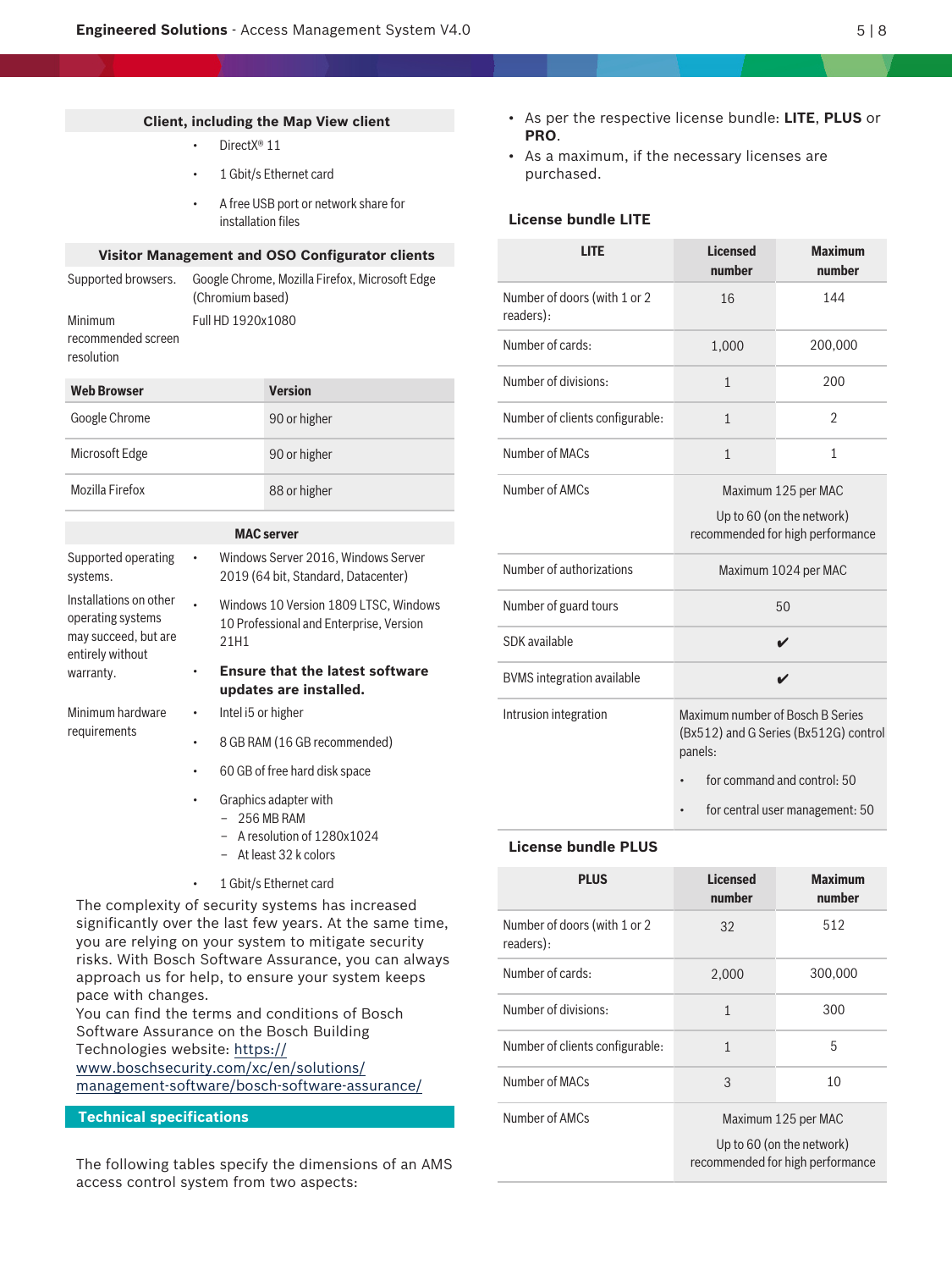| <b>PLUS</b>                | <b>Licensed</b><br>number                                                            | <b>Maximum</b><br>number         |  |
|----------------------------|--------------------------------------------------------------------------------------|----------------------------------|--|
| Number of authorizations   | Maximum 1024 per MAC                                                                 |                                  |  |
| Number of guard tours      |                                                                                      | 100                              |  |
| SDK available              |                                                                                      |                                  |  |
| BVMS integration available |                                                                                      |                                  |  |
| Intrusion integration      | Maximum number of Bosch B Series<br>(Bx512) and G Series (Bx512G) control<br>panels: |                                  |  |
|                            | $\bullet$                                                                            | for command and control: 50      |  |
|                            |                                                                                      | for central user management: 200 |  |

# **License bundle PRO**

| <b>PRO</b>                                | <b>Licensed</b><br>number                                                            | <b>Maximum</b><br>number                                                             |
|-------------------------------------------|--------------------------------------------------------------------------------------|--------------------------------------------------------------------------------------|
| Number of doors (with 1 or 2<br>readers): | 32                                                                                   | 10,000                                                                               |
| Number of cards:                          | 5,000                                                                                | 400,000                                                                              |
| Number of divisions:                      | $\mathbf{1}$                                                                         | 400                                                                                  |
| Number of clients configurable:           | $\mathbf{1}$                                                                         | 40                                                                                   |
| Number of MACs                            | 5                                                                                    | 40                                                                                   |
| Number of AMCs                            |                                                                                      | Maximum 125 per MAC<br>Up to 60 (on the network)<br>recommended for high performance |
| Number of authorizations                  |                                                                                      | Maximum 1024 per MAC                                                                 |
| Number of guard tours                     |                                                                                      | 200                                                                                  |
| SDK available                             |                                                                                      | ✔                                                                                    |
| <b>BVMS</b> integration available         |                                                                                      | ✔                                                                                    |
| Intrusion integration                     | Maximum number of Bosch B Series<br>(Bx512) and G Series (Bx512G) control<br>panels: |                                                                                      |
|                                           | $\bullet$                                                                            | for command and control: 50                                                          |
|                                           |                                                                                      | for central user management: 500                                                     |

# **Specifications for AMS server and client reference systems**

The following are specifications for a reference system with good overall performance.

|                                   | Server system (with no<br>client running)                                                  | <b>Client system</b>                                  |
|-----------------------------------|--------------------------------------------------------------------------------------------|-------------------------------------------------------|
| CPU                               | Intel Xeon E-2144G @ 3,6<br>GHz (4 cores, 8 logical)                                       | Intel Core i7-8700 @ 3,2 GHz<br>(6 cores, 12 logical) |
| RAM                               | 32 GB (2667 MHz)                                                                           | 8 GB (2667 MHz)                                       |
| GPU                               | Integrated graphics from CPU                                                               | Intel UHD Graphics 630 (4GB<br>GPU memory)            |
| System<br>disk                    | <b>NVMe</b><br>Write speed: 1440MB/s<br>Read speed: 2250MB/s<br>Average response time 10ms | SSD disk                                              |
| Disk where<br>AMS is<br>installed | SSD<br>Write speed: 1000MB/s<br>Read speed: 1100MB/s<br>Average response time 10ms         |                                                       |
| Operating<br>system               | Microsoft Server 2019<br><b>Standard Edition</b>                                           | Microsoft 10 Pro Edition                              |

#### **Performance of the reference system**

|                                                             | <b>SQL Server 2019</b><br><b>Express version</b> | <b>SQL Server 2019</b><br><b>Standard version</b>           |
|-------------------------------------------------------------|--------------------------------------------------|-------------------------------------------------------------|
| Max. events per second                                      | 70                                               | 150                                                         |
| Max, events that can be<br>stored in the event<br>database. | $2x10^{6}$                                       | Limited by storage<br>capacity, not by<br>database version. |

- The system can process a maximum of 100 access events per second (for example: door open/close, audit trail entries).
- With intrusion integration, one point change can trigger three or more access events, for example *Point shorted, Area not ready to arm, Point state changed.* Consider this factor when calculating performance.

# **Languages of the user interface**

- AR: Arabic
- DE: German
- EN: English
- ES: Spanish
- FR: French
- HU: Hungarian
- NL: Dutch
- PL: Polish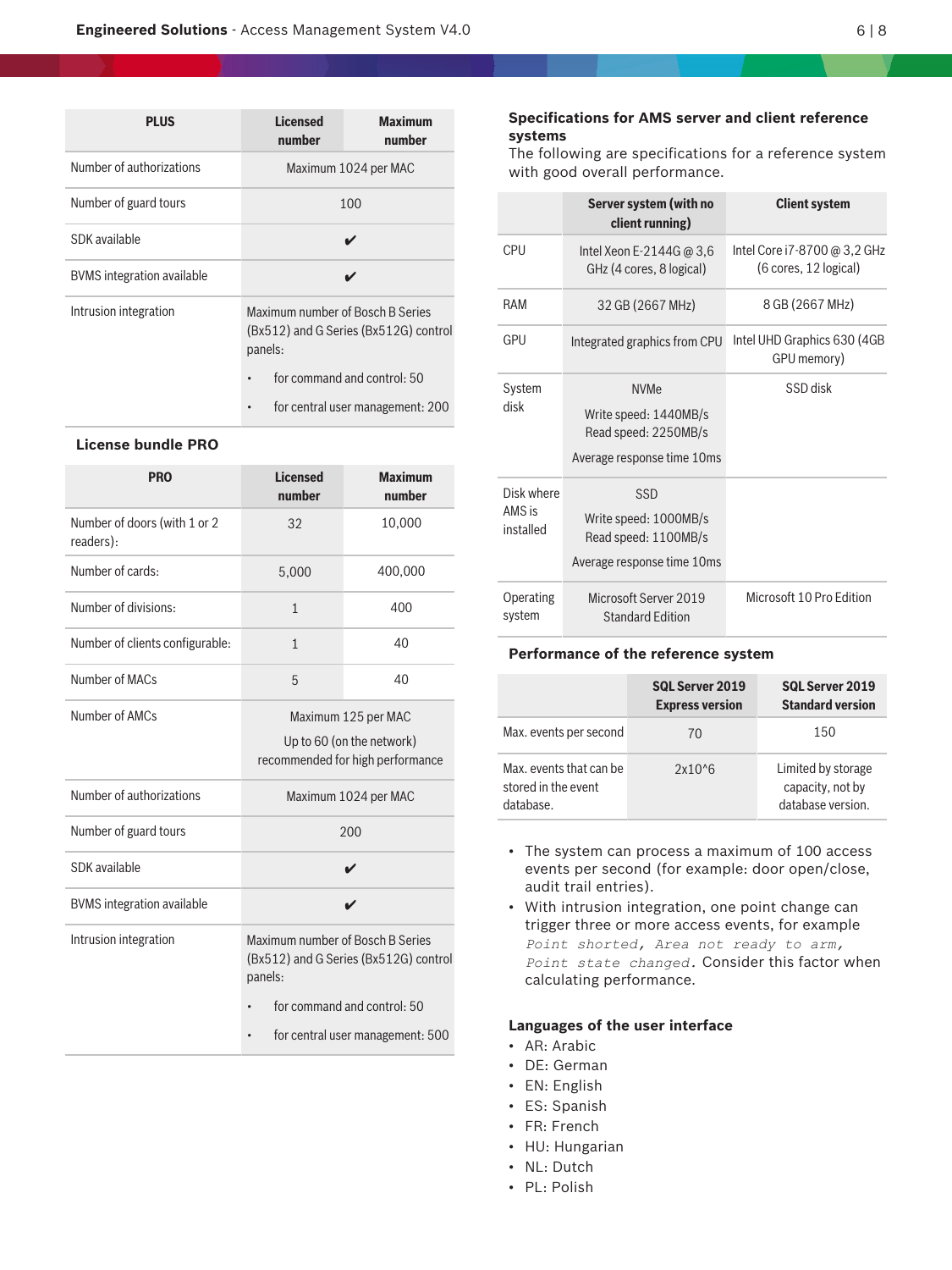- PT: Portuguese
- RU: Russian
- TR: Turkish
- ZH-CN: Chinese (simplified)
- ZH-TW: Chinese (traditional)

### **Hardware devices supported**

- The Bosch AMC2 family of access controllers See corresponding datasheets in the product catalogs at<https://www.boschsecurity.com>
- Bosch AMC2 extension boards See corresponding datasheets in the product catalogs at<https://www.boschsecurity.com>
- SimonsVoss SmartIntego remote online door components
- Uhlmann & Zacher Clex public offline locks (OSS-SO compatible) Available in certain countries
- Normbau Pegasys offline locks (V2.1). Available in certain countries
- Idemia Sigma, Morpho, VisionPass biometric fingerprint and face recognition readers

# **Other supported systems**

- ISS SecurOS face and license plate recognition system
- Oosto OnAccess face recognition system
- Otis Compass elevator dispatch system
- Deister flexx and maxx key management systems

#### **For Visitor Management**

- Card enrollment reader: LECTUS enroll 5000 MD
- Signature reader: signotec LITE, signotec Omega
- Scanner for ID documents: ARH Combo, ARH Osmond

# **Ordering information**

**AMS-BASE-LITE40 Lite license** Basic license LITE Order number **AMS-BASE-LITE40 | F.01U.395.556**

**AMS-BASE-PLUS40 Plus license** Basic license PLUS Order number **AMS-BASE-PLUS40 | F.01U.395.557**

# **AMS-BASE-PRO40 Pro license** Basic license PRO Order number **AMS-BASE-PRO40 | F.01U.395.558**

**AMS-XDIV-1V40 License for 1 division** License for 1 additional division Order number **AMS-XDIV-1V40 | F.01U.395.563**

**AMS-XCLI-1V40 License for 1 operator client** License for 1 operator client Order number **AMS-XCLI-1V40 | F.01U.395.559**

**AMS-XCLI-5V40 License for 5 operator clients** License for 5 operator clients Order number **AMS-XCLI-5V40 | F.01U.395.560** **AMS-XMAC-1V40 License for 1 MAC server** License for 1 MAC server Order number **AMS-XMAC-1V40 | F.01U.395.561**

**AMS-XMAC-5V40 License for 5 MAC servers** License for 5 MAC servers

Order number **AMS-XMAC-5V40 | F.01U.395.562 AMS-XCRD-100V40 License for 100 ID cards**

License for 100 ID cards

Order number **AMS-XCRD-100V40 | F.01U.395.569**

**AMS-XCRD-1KV40 License for 1,000 ID cards** License for 1000 ID cards

Order number **AMS-XCRD-1KV40 | F.01U.395.570**

**AMS-XCRD-10KV40 License for 10,000 ID cards** License for 10,000 ID cards

Order number **AMS-XCRD-10KV40 | F.01U.395.571**

**AMS-XCRD-50KV40 License for 50,000 ID cards** License for 50,000 ID cards

Order number **AMS-XCRD-50KV40 | F.01U.395.572**

**AMS-XDRS-32V40 License for 32 doors** License for 32 doors Order number **AMS-XDRS-32V40 | F.01U.395.564**

**AMS-XDRS-128V40 License for 128 doors** License for 128 doors Order number **AMS-XDRS-128V40 | F.01U.395.565**

**AMS-XDRS-512V40 License for 512 doors** License for 512 doors

Order number **AMS-XDRS-512V40 | F.01U.395.566**

**AMS-XOND-25V40 License for 25 remote online doors** License for 25 remote online doors. Available in certain countries.

Order number **AMS-XOND-25V40 | F.01U.395.567**

**AMS-XOFF-25V40 License for 25 offline doors** License for 25 offline doors. Available in certain countries.

Order number **AMS-XOFF-25V40 | F.01U.395.568**

**AMS-XOSO-25V40 License for 25 OSO offline drs** License for 25 OSO offline doors. Available in certain countries.

Order number **AMS-XOSO-25V40 | F.01U.402.818**

**AMS-XPAN-1V40 License for 1 intrusion panel** License for 1 intrusion panel. Available in certain countries.

Order number **AMS-XPAN-1V40 | F.01U.395.575**

**AMS-XPAN-10V40 License for 10 intrusion panels** License for 10 intrusion panels. Available in certain countries.

Order number **AMS-XPAN-10V40 | F.01U.395.576**

**AMS-FVIS-WEBV40 License for visitor management** License for visitor management

Order number **AMS-FVIS-WEBV40 | F.01U.395.573**

**AMS-FUPG-TOPL40 License from Lite to Plus** Upgrade from Lite to Plus

Order number **AMS-FUPG-TOPL40 | F.01U.395.577**

**AMS-FUPG-TOPR40 License from Plus to Pro** Upgrade from Plus to Pro Order number **AMS-FUPG-TOPR40 | F.01U.395.578**